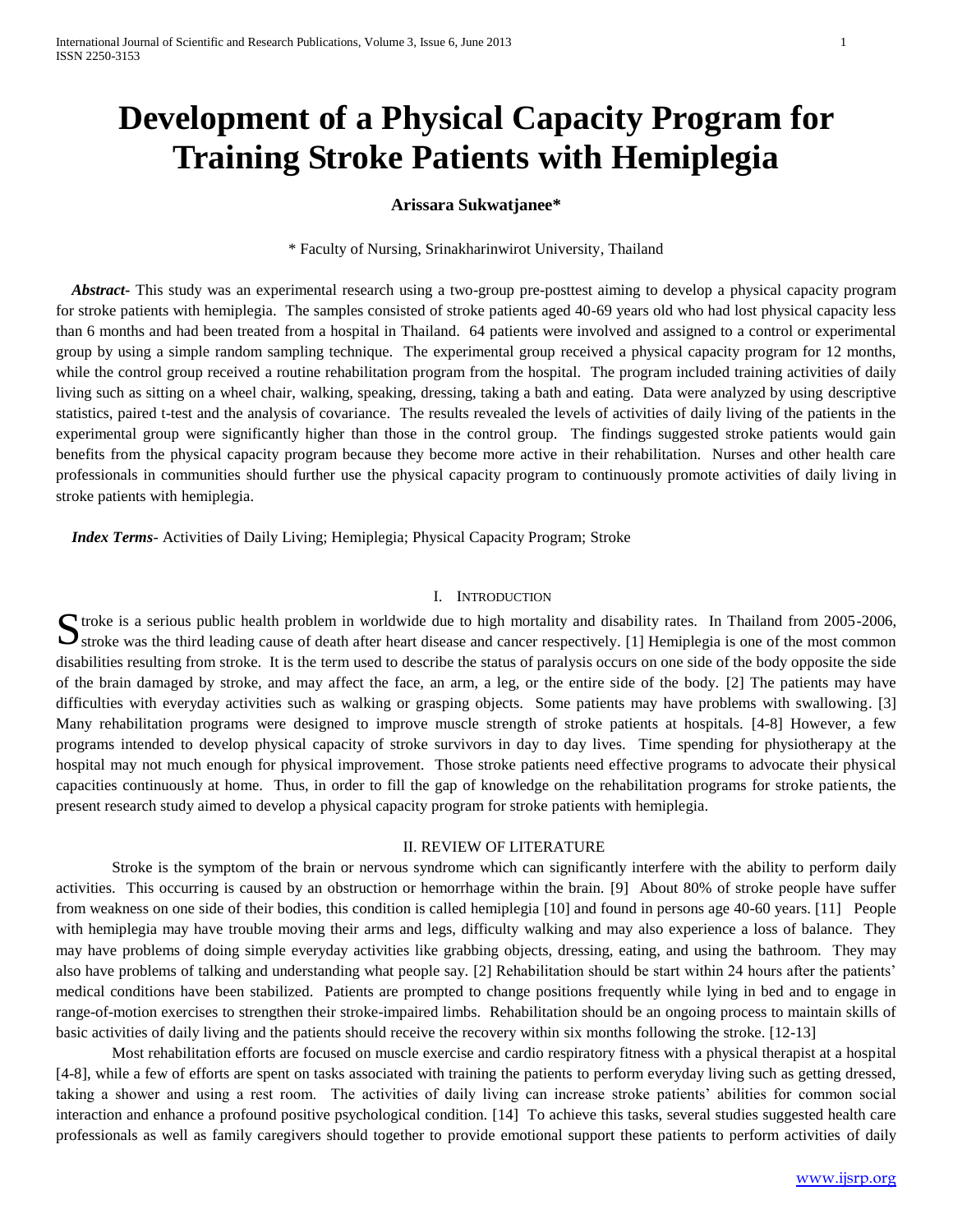International Journal of Scientific and Research Publications, Volume 3, Issue 6, June 2013 2 ISSN 2250-3153

living. [15-17] The patients need to be a maximize recovery and help them return to maximum independence. Time spending for rehabilitation must take too long and need continuously practice at home. [18] Recent research supported the idea of a best make of physical training in stroke patients can enhance abilities of a day-to-day life. [19-25] Nurses have their roles in rehabilitative care for patients, training a physical capacity program for stroke patients with hemiplegia would take benefits both physical and psychological condition for these patients. However, little has been found about this program, it is important to see the whether the program could increase physical capacity for these patients.

# III. RESEARCH ELABORATIONS

#### *A. Design*

This experimental research involved the use of two-group pre-post test. Data were obtained, at six months in time, via activities of daily living levels.

#### *B. Ethical Considerations*

Ethical approval was attained from an institute of review board of on human rights, prior to commencing the study. In addition, the leaders of the hospital, where data were gathered, also granted approval for the primary investigator (PI) to access potential samples. Potential samples were informed about: the study's purpose; what study participation would entail; voluntary participation; confidentiality and anonymity issues; the right to withdraw at any time without repercussions and participation not affecting their quality of, or access to, medical care or any other services at the hospital. Informed consent was obtained from each sample prior to his/her participation in the study.

#### *C. Setting*

The study took place in a rural village in central Thailand. Samples of the community generally were stay with their adult children during the day. Public transportation services were lacking, in the village, so residents relied on personal motorbikes/cars or friends/neighbors for transportation.

# *D. Samples*

Potential samples consisted of Thais, registered a hospital, who were: diagnosed with stroke and hemiplegia less than 6 months; 40 years of age or older. Persons who appeared to have cognitive impairments were excluded from the study. Potential samples were identified and asked to participate in the study, by a registered nurse, at the hospital, who was aware of the study's purpose and inclusion criteria. The initial 64 potential participants, who volunteered and met the inclusion criteria, completed the study.

The same amount of samples participated in an experimental and control group  $(n = 32)$ . The samples were mostly male in experimental (n = 20; 62.5%) and in control group (n = 18; 56.3%); were between less than 50 to more than 69 years of age in both groups (mean  $= 61.7$  years); and had an educational level of primary school (n = 20; 62.5%). Majority of the experimental group demonstrated the right side of weakness  $(n = 17; 53.1%)$  while the control group showed the same amount of left side weakness. Both group were typically having a muscle power of grad 4 in investigational ( $n = 13$ ; 40.6%) and the other group ( $n = 15$ ; 46.9%), and had no previous of hemiplegia in experimental ( $n = 26$ ; 81.3%) and control groups ( $n = 27$ ; 84.4%). The samples took a problem of hypertension in experimental (n = 25; 78.1%) and the other (n = 24; 75%). The caregivers in trial group were their couples (n = 14; 43.8%) but children in controller (n = 16; 50%), and they had no experience in taking care of stroke patients. Most members of both groups had a monthly income of 5000 to 10000 Baht [\$170 to \$340 USD] in an experimental ( $n = 11$ ; 34.4%) and the other group ( $n =$ 13; 37.5%)

#### *E. Measurements*

In addition to the physical training being used to generate data were collected through use of three instruments. These included: a Demographic Data Questionnaire (DDQ); the Abilities of Daily Living Assessment (ADLA) [18]; and, the Physical Capacity Program (PCP). [18]

The PI-developed Demographic Data Questionnaire (DDQ) was used to determine each sample's: gender; age; educational level; side of weakness; muscle power; health problem; caregiver; caregiver experience in taking care; and, monthly household income.

The Abilities of Daily Living Assessment (ADLA) [18]; was used to measure the samples' of their abilities of daily living. The ADLA contained 14 items including: physical cleansing; dressing; wearing shoes, taking a bath, using a rest room, physical movement, going upstairs; eating, cooking; driving, cloth cleansing; house cleansing; shopping; and, calling a phone. All items were measured on a 5-point rating scale ranging from  $1 =$  "need assistant" to  $5 =$  "self-help." A total score was determined by summing scores across all items. Thus, scores on the ADLA could range from 14 to 70. Interpretations of the total score provided a measure of: low abilities of daily living [ADL] (14 to 31); moderate ADL (32 to 49); and, high ADL (50 to 70). [18] The content validity of the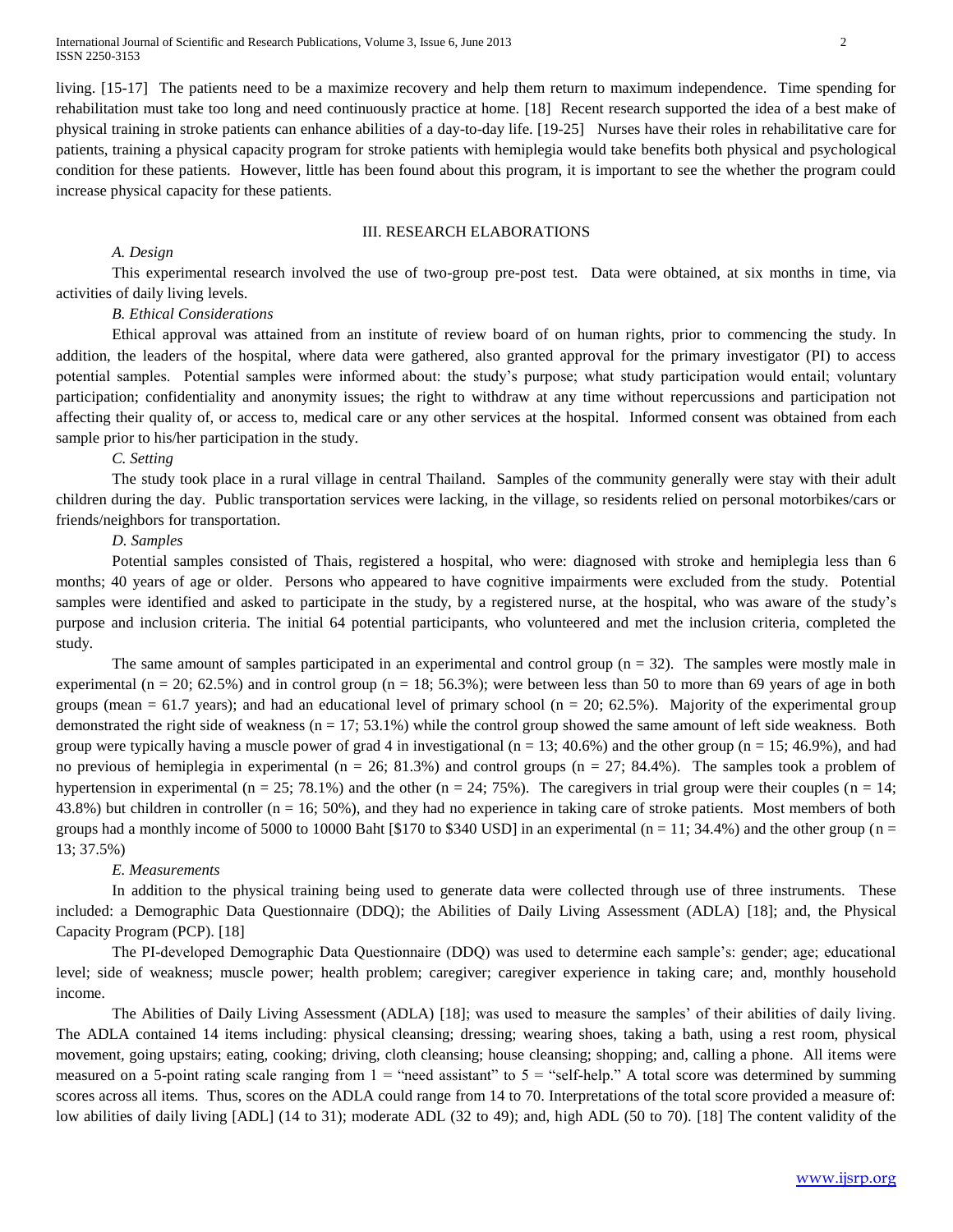International Journal of Scientific and Research Publications, Volume 3, Issue 6, June 2013 3 ISSN 2250-3153

The Physical Capacity Program (PCP) [18] was used to train samples' physical capacity to perform ADL. The PCP was captured by 7 sequences: adjusting a position of lying and sitting in bed and wheelchair; moving joints, body moving; standing; walking; speaking; and, doing ADL. Each capacity was measured by the ADLA. Content validity of the PCP was assessed, prior to use in the study, by five experts in cardiovascular disease, physical therapist and community health nursing. The experts assessed the average content validity index (CVI) to be 0.96. The internal consistency reliability of the instrument, in this study, was found to be 0.91.

## *F. Procedure*

One month prior to the start of the study, each sample was administered the: DDQ and ADLA. The questionnaires were administered, individually, to each sample in a hospital. During the 12-month physical training process, each sample's ADL level was assessed, during his/her weekly healthcare appointment, by the nurses. The PI retrieved each sample's ADL values from the respective health records, prior to training session. During the middle and last physical training session, each sample again was administered the ADL.

# *G. Data analysis*

Descriptive statistics were used to assess the samples' demographic characteristics and calculate their scores on the ADL. A paired-samples t-test (the assumption of normality was tested to be reasonable before analysis) was used to compare, before and after participation in the PCP and the samples' ADL scores. The analysis of covariance (ANCOVA) was used to evaluate the difference of ADL between the experimental and control group.

#### IV. RESULS

As noted in Table 1, after 12 months of taking part in the PCP sessions, the samples' ADL scores significantly increased; compared to their ADL scores prior to participating in the PCP sessions. In addition, the mean scores of ADL at the 1-month period influenced the mean score of ADL at the 12-month dated with significantly increased compared to their ADL levels prior to taking part in the PCP sessions (Table 2).

| <b>Paired Differences</b> | Month 1st   |       | Month 6 <sup>th</sup> |       | Month 12 <sup>th</sup> |       |       | <b>P-Value</b> |
|---------------------------|-------------|-------|-----------------------|-------|------------------------|-------|-------|----------------|
|                           | <b>Mean</b> | S.D.  | <b>Mean</b>           | S.D.  | Mean                   | S.D.  |       |                |
| Experimental group        | 19.53       | 13.35 | 22.94                 | 11.95 | 55.31                  | 12.65 | 12.15 | $.000*$        |
| Control group             | 17.80       | 17.50 | 21.72                 | 18.87 | 39.31                  | 14.29 | 6.84  | $.000*$        |

Table 1: ADL scores after participation in the PCP

 $*$ p < .01

Table 2: ANCOVA in the mean **s**cores after participation in the PCP

| <b>Source</b> | df | SS          | <b>MS</b>  | <b>F-Test</b> | <b>P-Value</b> |
|---------------|----|-------------|------------|---------------|----------------|
| Covariate     |    | 345439.527  | 345439.527 | 149.479       | $.000*$        |
| Between group |    | 55515.182   | 55515.182  | 24.023        | $.000*$        |
| Within group  | 61 | 140968.537  | 2310.960   |               |                |
| Total         | 64 | 5500662.040 |            |               |                |

 $*p < .01$ 

## V. CONCLUSIONS

Taking part in the PCP was beneficial for enhancement of samples' ADL. This finding is consistent with prior studies wherein a physical training in stroke patients can enhance abilities of a day-to-day life. [19-25] As revealed, the findings showed an improvement in the physical capacity of stroke patients with hemiparesis in the experimental group. This may be due to several beneficial physiological changes according to the fact that the PCP helps increasing muscular strength. Joints became more flexible thus improve motivation, body balance. [26-27] These findings further support the contention that use of the PCP to improve ADL is beneficial for stroke patients with hemiplegia. The positive findings demonstrated the PCP can serve as a form of mutual aid for the